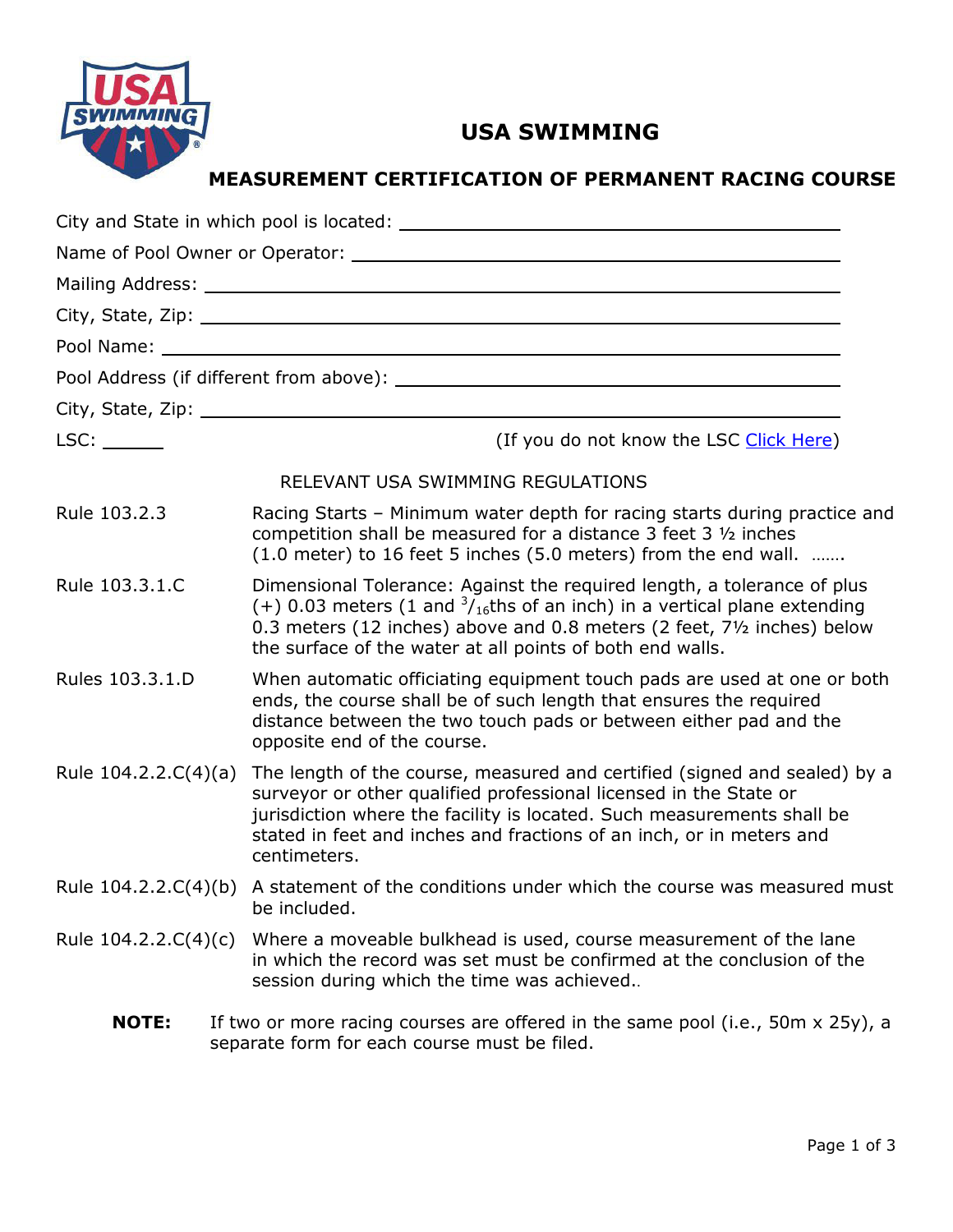## MEASUREMENTS (ANSWER ALL QUESTIONS)

#### Check off each item below:

This pool is:  $\Box$  Long Course (50m);  $\Box$  Short Course yds (25y);  $\Box$  Short Course m (25m)

This pool is:  $\Box$  indoors;  $\Box$  outdoors

Touch pads:  $\Box$  One end;  $\Box$  Both ends, or  $\Box$  No touch pads - are included in the measurement.

This pool has:  $\Box$  Fixed End Walls;  $\Box$  Moveable bulkheads at  $\Box$  one or  $\Box$  both ends.

#### Minimum Length of each Lane:

|        | LANE    | ΔNF<br>- | <b>ANF</b><br>-<br><b>OUTL</b> | <b>ANF</b><br>↵ | <b>ANE</b><br>- | ANE<br>n | ANE<br>- | LANE<br>$\sim$ | <b>ANE</b><br>◡ | <b>ANE</b><br>$\overline{ }$<br>τn<br>– |
|--------|---------|----------|--------------------------------|-----------------|-----------------|----------|----------|----------------|-----------------|-----------------------------------------|
| Feet   |         |          |                                | . .             |                 |          |          |                |                 | ft                                      |
| Meters | r<br>,, | m        | m                              | m               | m               | m        | m        | m              | m               | m                                       |

# WATER DEPTH (IN FEET)

|            | LANE 1 | LANE | LANE | LANE | <b>LANE</b> | LANE | LANE | LANE | LANE | LANE |
|------------|--------|------|------|------|-------------|------|------|------|------|------|
| Start 1m   |        |      |      |      |             |      |      |      |      | ftl  |
| Start 5m   |        |      |      | ft   |             |      | tt   |      |      | ftl  |
| Mid length | ft     |      |      | ft   |             |      | tτ   | ft   |      | ftl  |
| Turn 5m    | ft     |      |      | ft   |             |      | tτ   |      |      | ftl  |
| Turn 1m    | ft     |      |      | ft   |             |      | tτ   |      |      | ftl  |

\*Minimum depth across lanes in each location. Include both outside lanes and at least every other inside lane.

In my opinion, the provisions of USA Swimming Rules 103.3.1 and 104.2.2 as outlined on the

previous page have been compiled with in subject pool, with the following exceptions:

Measurements were made on  $\_\_\_\_\_\_\_$ , 20, at  $\_\_\_\_$  AM/PM under normal competitive temperature conditions and to an accuracy of at least .01 feet ( $\frac{1}{8}$  inch or 3mm) in short course pool and at least 5mm in long course pool.

## At the time of measurement, I was not in the employ of the pool builder.

| The following equipment was used for measurements:  |                                                                                                                                                                                                                                                                                                                                                                                                                            |
|-----------------------------------------------------|----------------------------------------------------------------------------------------------------------------------------------------------------------------------------------------------------------------------------------------------------------------------------------------------------------------------------------------------------------------------------------------------------------------------------|
|                                                     | Check one:                                                                                                                                                                                                                                                                                                                                                                                                                 |
|                                                     | $\Box$ Registered Surveyor                                                                                                                                                                                                                                                                                                                                                                                                 |
|                                                     | $\Box$ Registered Engineer                                                                                                                                                                                                                                                                                                                                                                                                 |
| City, State, Zip: 1997                              | License $#$ ________                                                                                                                                                                                                                                                                                                                                                                                                       |
| $\mathsf{Telephone:} \; (\underline{\hspace{1cm}})$ | State: $\frac{1}{\sqrt{1-\frac{1}{2}}\cdot\frac{1}{\sqrt{1-\frac{1}{2}}\cdot\frac{1}{2}}\cdot\frac{1}{\sqrt{1-\frac{1}{2}}\cdot\frac{1}{2}}\cdot\frac{1}{\sqrt{1-\frac{1}{2}}\cdot\frac{1}{2}}\cdot\frac{1}{\sqrt{1-\frac{1}{2}}\cdot\frac{1}{2}}\cdot\frac{1}{\sqrt{1-\frac{1}{2}}\cdot\frac{1}{2}}\cdot\frac{1}{\sqrt{1-\frac{1}{2}}\cdot\frac{1}{2}}\cdot\frac{1}{\sqrt{1-\frac{1}{2}}\cdot\frac{1}{2}}\cdot\frac{1}{\$ |